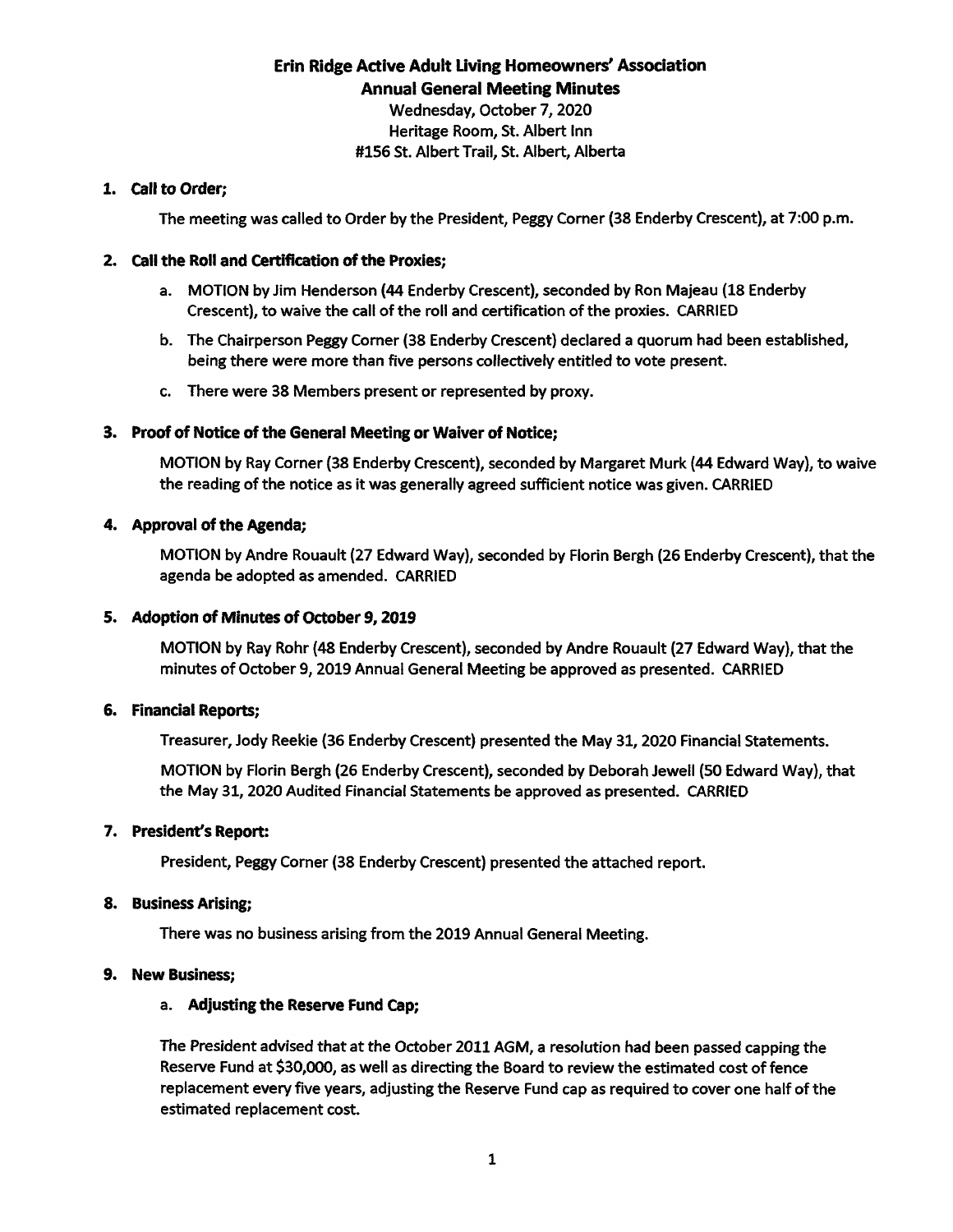# Erin Ridge Active Adult Living Homeowners' Association Annual General Meeting Minutes

With recent increases in the cost of lumber, and the option of replacing the wooden fence with man made material, the estimated future cost to remove and replace the entire 1,340 feet of wooden fence would be between \$70,000 and \$80,000.

MOTION by Ray Rohr (48 Enderby Crescent), seconded by Jim Henderson (44 Enderby Crescent) that the Board of Directors be directed to increase the Reserve Fund cap to \$52,000 to cover approximately three-quarters of the estimated future replacement cost of the wooden fence. And be it further resolved that the Board of Directors continue to monitor the estimated replacement cost once every five years and adjust the Reserve Fund cap accordingly. CARRIED

#### 10. Nomination and Election of the Board of Directors;

It was noted that there were four vacancies on the Board. Irene Clark (48 Edward Way), Chair of the Nominating Committee, nominated the following Members:

Jody Reekie (36 Enderby Crescent), Irene Clark (48 Edward Way), Bob Gabourie (64 Enderby Crescent), and Clemens Imgrund (2 Enderby Crescent).

MOTION by Florin Bergh (26 Enderby Crescent), seconded by Ray Corner (38 Enderby Crescent), that nominations cease. CARRIED

The Chairperson declared the four Members elected and thanked them for agreeing to serve on the Board. They join Larry Bodnarchuk (37 Edward Way), Lynne Perry (6 Enderby Crescent), and Peggy Corner (38 Enderby Crescent) who each have one more year in their term.

The President thanked Jim Terry for the three two-year terms he served on the Board as Director, Secretary, and Vice President.

#### 11. Next Meeting;

The next Annual General Meeting will be held on October 6, 2021.

#### 12. Adjournment;

There being no further business the meeting adjourned at 7:32 p.m.

Approved

n Cerner Ramy Book Oct 6/2/<br>Peggy Corner Secretary Larry Bodnarchuk Date

President Peggy Corner Secretary LarryBodnarchuk Date